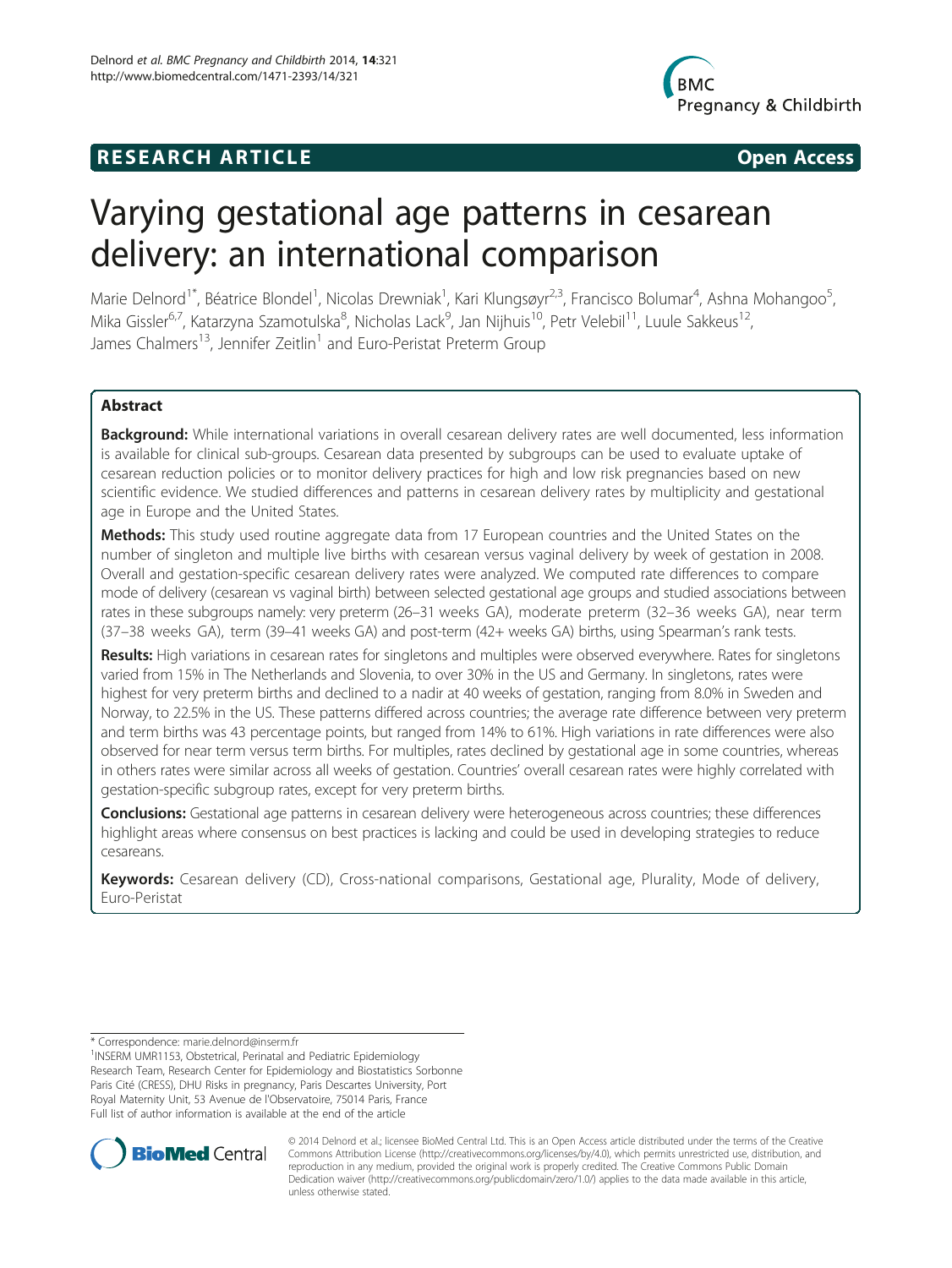#### Background

Over the past decades, the percentage of cesarean deliveries has risen in almost all high-income countries, and the most recent European Perinatal Health Report with 2010 data confirms continuing increases [[1,2](#page-7-0)]. Researchers and clinicians have expressed concerns over these increasing rates and the impact on mothers' and newborns' health [[2-4\]](#page-7-0). While cesarean delivery can be a lifesaving intervention for both mother and child, [\[5](#page-7-0)] it has been associated with significant neonatal and maternal adverse health outcomes in comparison with vaginal delivery [[3,4](#page-7-0),[6](#page-7-0)-[9\]](#page-7-0). Studies have also linked cesarean delivery with complications in subsequent pregnancies for women (placentation disorders, uterine rupture and stillbirth) [\[7,8](#page-7-0)] as well as adverse long term child health outcomes such as asthma and type-1 diabetes [[10,11](#page-7-0)]. Given these risks and concerns about the optimal use of health resources, professional societies in many high income countries recommend strategies to reduce unnecessary cesareans [\[4,12](#page-7-0)].

International comparisons of cesarean rates highlight differences in delivery practices and provide useful benchmarks for the evaluation of national practices. Such comparisons have been made using data in international databases run by Eurostat, OECD and WHO but these organizations collect overall cesarean rate data whereas comparisons stratified by risk groups may better inform cesarean reduction policies [\[5,13,14\]](#page-7-0). The Robson Ten-Group classification is a robust system which allows comparisons of cesarean rates based on characteristics of pregnancies, [\[15\]](#page-7-0) but the data needed to identify cesareans based on this system are not available in any of the international databases and may be difficult to obtain in some countries on the national level.

Presenting rates by gestational age distinguishes between practices for higher risk (very preterm singletons and multiples) and lower risk infants (singletons at 39 and 40 weeks of gestation) and could be used by clinicians and health planners to evaluate strategies as well as uptake of cesarean reduction policies targeting specific sub-groups – for instance, near term pregnancies. We thus compared singleton and multiple cesarean rates across the gestational age continuum using data from the European countries participating in the Euro-Peristat project and the United States to investigate cross-national differences in delivery practices for very preterm, moderate preterm, near term, term and post term pregnancies in 2008.

#### Methods

The Euro-Peristat project collects population-based aggregate data from European countries, on a set of core and recommended perinatal health indicators and also conducts *ad hoc* studies based on supplementary detailed data [[16](#page-7-0)]. Scientific committee members (clinicians, statisticians, or researchers) from each participating country are

responsible for data collection. The European data used in this analysis are from a study on preterm birth [[16](#page-7-0)]. We requested data on the number of live births at or after 22 weeks for each completed week of gestation by multiplicity and mode of delivery for several years of which the most recent was 2008. We requested gestational age data based on the best obstetric estimate.

The US data used in this analysis were downloaded from the Center for Disease Control website [\(http://www.cdc.](http://www.cdc.gov/nchs/data_access/Vitalstatsonline.htm) [gov/nchs/data\\_access/Vitalstatsonline.htm](http://www.cdc.gov/nchs/data_access/Vitalstatsonline.htm)). We used birth certificate data for live births in 2008 and extracted the variables on gestational age, multiplicity and mode of delivery. The clinical estimate of gestational age has been shown to include fewer birth weight extremes [\[17](#page-7-0)] and has been used successfully in other cross-country studies [[18](#page-7-0)].

Seventeen European countries participated in the study and provided data on births in 2008, or the closest available time point. Data from France and Spain are from 2010; in Malta and Sweden data were provided for 2009. Three countries provided data on selected regions only: Germany provided data from three Länder, Belgium for Flanders, and the United Kingdom for Scotland only. Births with unknown mode of delivery were excluded from the analyses; births for which gestational age was missing were included in the computation of overall cesarean rates only. In total, we included 4,092,381 live singleton births and 143,777 live multiple births from the United States and 1,501,575 live singleton births and 55,550 live multiple births from Europe. For less than 0.5% of cases, gestational age data were missing. Our analysis was done on live births to improve the comparability of our estimates; stillbirths were excluded from the study due to differences in registration criteria across countries [[18](#page-7-0)], and the distinct obstetric management of stillbirths versus live births [\[19](#page-7-0)].

For the analyses, we computed countries' overall cesarean rates per 100 live births as well as rates for singleton and multiple births; we further calculated rates per completed week of gestation starting at 26 weeks [\[19,20\]](#page-7-0) in order to reduce variability resulting from small sample sizes and differences in management at the earlier gestational ages. We did not display data with less than five cesareans in a given cell. For singletons, we presented rates for each individual week of gestation and for very preterm births: 26+0 - 31+6 weeks GA, moderate preterm births: 32+0 - 36+6 weeks GA, near-term: 37+0 - 38+6 weeks, term: 39+0 - 41+6 weeks and post-term births: 42+0 weeks GA and over. For multiples, we used different gestational age cut-offs to account for the increased risk of premature delivery and for the small number of births at the later gestational ages. Due to small sample sizes for twins in our participating countries, we only presented rates at grouped weeks of gestational age: below 34 weeks GA, 34+0 - 36+6 weeks, and 37+0 weeks and over [\[20](#page-7-0)].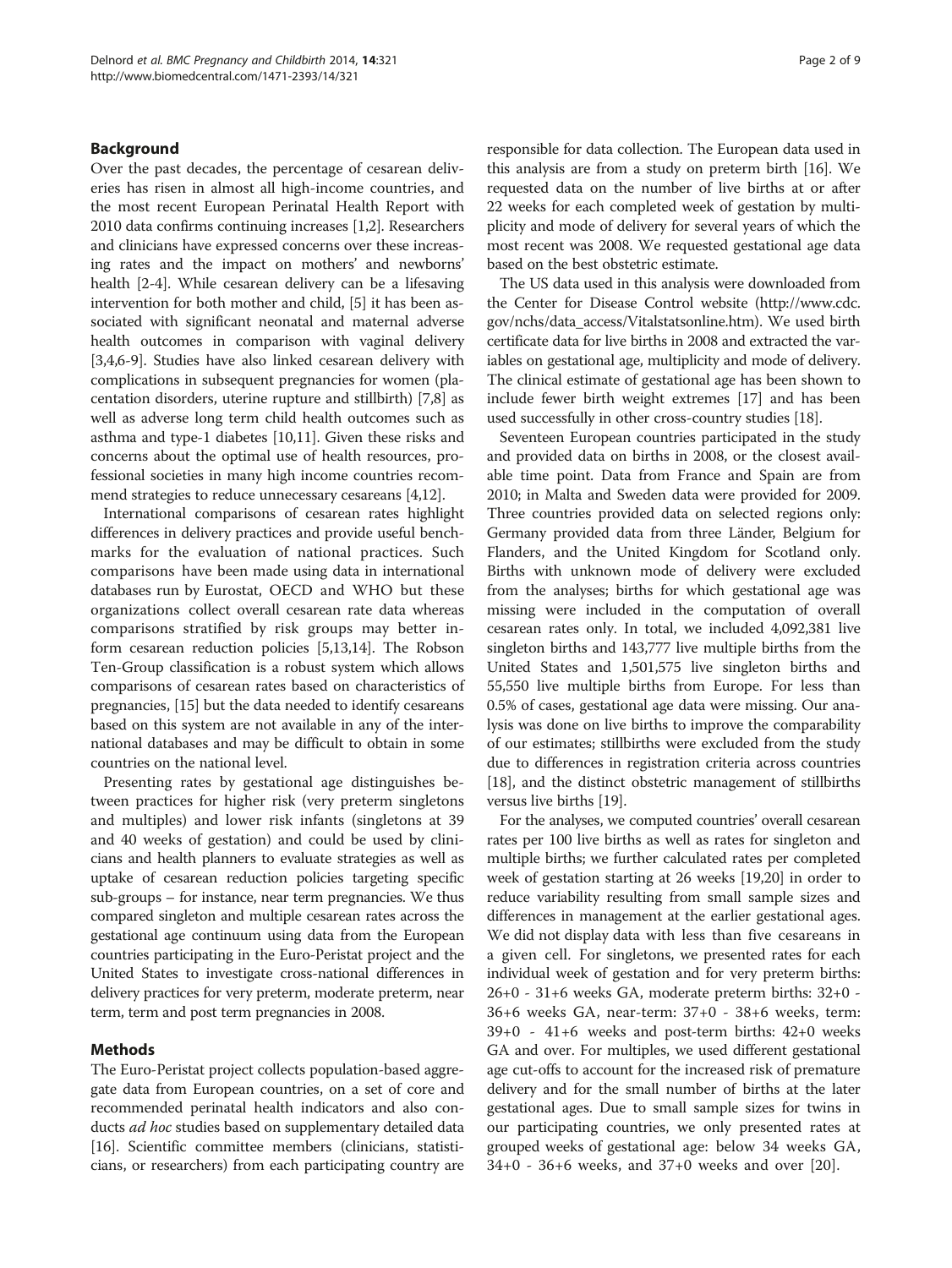Next, we computed rate differences in each country to compare cesarean practices for term pregnancies to those for near term and very preterm pregnancies. We accounted for variations in the number of births by presenting rate differences with their 95% confidence intervals. We calculated the mean cesarean rate difference between very preterm and term singleton births and between near term and term singleton births. We also computed the mean cesarean rate difference between multiple births before 34 weeks and after 36 weeks of gestation. Last, we examined the associations between cesarean rates in singletons and multiples and the overall cesarean rate using Spearman's rank tests; we carried out this analysis in each of our gestational age subgroups. Data were analyzed using STATA 10.0 software (StataCorp LP, College Station, TX, USA).

#### Results

Overall cesarean rates ranged from 15.7% to 32.5% of all live births (Table 1). For singleton births, Germany and the United States had the highest rates, 31.0% and 30.8% respectively, while Slovenia and The Netherlands had the lowest rates (15.5% and 14.8% respectively). For multiples, Austria and Malta had the highest rates, 83.4% and 95.4% respectively while The Netherlands and Norway had the lowest rates, 39.6% and 46.7% respectively.

| Table 1 Cesarean delivery rates by plurality in 2008 |  |  |  |  |  |
|------------------------------------------------------|--|--|--|--|--|
|------------------------------------------------------|--|--|--|--|--|

In Figure [1](#page-3-0) we display cesarean rates by week of gestation for singleton births; the dotted line shows the overall rate. Rates were highest for very preterm deliveries ranging from 37.0% in Lithuania to 83.3% in Germany (Table [2\)](#page-4-0). Rates decreased with increasing gestational age to a nadir at 40 weeks of gestation, ranging from lows of 8.0% in Sweden and 8.4% in Norway to a high of 22.5% in the US, before rising at 41 and 42 weeks. In a majority of countries, there was also an increase in cesarean deliveries at 38 weeks; this rise was pronounced in Ireland, Sweden, and Estonia. Rates declined everywhere with increasing gestational age but depending on the country, rate differences between preterm, near term and term births differed.

The rate differences presented in Figure [2](#page-5-0) measure the range in delivery practices by gestational age across countries for singletons which were observed in Figure [1](#page-3-0). We compared rates for two groups at higher risk of cesarean, namely very preterm and near term births, with rates in term births. The average rate difference between very preterm and term births was 43 percentage points, with a range from 14.4% in Lithuania to 61% in Germany as illustrated in Figure [2A](#page-5-0). Figure [2](#page-5-0)B shows that a great heterogeneity also existed between near term and term singleton births; while the average rate difference was 12 percentage points, it ranged from 0.4%

|                       | Overall         |        |           | <b>Singletons</b> |        |           | <b>Multiples</b> |        |           |
|-----------------------|-----------------|--------|-----------|-------------------|--------|-----------|------------------|--------|-----------|
| <b>Country/Region</b> | Live births (N) | Rate % | 95% CI    | Live births (N)   | Rate % | 95% CI    | Live births (N)  | Rate % | 95% CI    |
| Austria               | 77 728          | 28.0   | 27.7-28.3 | 75 072            | 26.0   | 25.7-26.4 | 2656             | 83.4   | 81.9-84.8 |
| Belgium: Flanders     | 69 187          | 20.2   | 20.0-20.5 | 66 672            | 18.8   | 18.5-19.1 | 2515             | 56.7   | 54.7-58.6 |
| Czech Republic        | 119 455         | 22.0   | 21.7-22.2 | 114 722           | 19.7   | 19.5-20.0 | 4733             | 75.4   | 74.1-76.6 |
| Estonia               | 16 032          | 21.2   | 20.5-21.8 | 15507             | 19.3   | 18.7-19.9 | 525              | 77.5   | 73.7-81.0 |
| Finland               | 59 594          | 17.2   | 16.9-17.5 | 57 872            | 16.2   | 15.9-16.5 | 1722             | 51.9   | 49.5-54.2 |
| France <sup>1</sup>   | 14 5 9 4        | 21.1   | 20.4-21.7 | 14 161            | 20.1   | 19.4-20.7 | 433              | 54.3   | 49.4-59.0 |
| Germany $^2$          | 211 889         | 32.5   | 32.3-32.7 | 204 746           | 31.0   | 30.8-31.2 | 7143             | 74.6   | 73.6-75.6 |
| Ireland               | 75 249          | 26.7   | 26.3-27.0 | 72 592            | 25.3   | 25.0-25.6 | 2657             | 64.0   | 62.1-65.8 |
| Lithuania             | 31 287          | 23.9   | 23.4-24.4 | 30 510            | 22.9   | 22.4-23.3 | 777              | 63.3   | 59.8-66.7 |
| Malta <sup>3</sup>    | 4152            | 30.2   | 28.8-31.6 | 4020              | 28.1   | 26.7-29.5 | 132              | 95.4   | 90.4-98.3 |
| The Netherlands       | 174 828         | 15.7   | 15.5-15.6 | 168 619           | 14.8   | 14.6-15.0 | 6209             | 39.6   | 38.4-40.8 |
| Norway                | 61 206          | 17.2   | 17.0-17.5 | 59 075            | 16.2   | 15.9-16.5 | 2131             | 46.7   | 44.6-48.9 |
| Slovakia              | 53 971          | 25.7   | 25.3-26.0 | 52 520            | 24.2   | 23.9-24.6 | 1451             | 77.5   | 75.2-79.6 |
| Slovenia              | 21 806          | 16.9   | 16.4-17.4 | 21 041            | 15.5   | 15.0-16.0 | 765              | 54.9   | 51.3-58.5 |
| Spain <sup>4</sup>    | 398 922         | 27.4   | 27.3-27.5 | 382 141           | 25.5   | 25.3-25.6 | 16 781           | 71.3   | 70.6-72.0 |
| Sweden <sup>3</sup>   | 108 923         | 18.0   | 17.8-18.3 | 105 855           | 17.0   | 16.7-17.2 | 3068             | 54.6   | 52.8-56.3 |
| UK: Scotland          | 58 302          | 26.1   | 25.8-26.5 | 56 450            | 24.9   | 24.5-25.2 | 1852             | 64.7   | 62.5-66.9 |
| <b>USA</b>            | 4236158         | 32.4   | 32.3-32.4 | 409 2381          | 30.8   | 30.8-30.9 | 143777           | 76.4   | 76.2-76.6 |

<sup>1</sup>Data from France came from a nationally representative survey of all births in 2010.

<sup>2</sup>Data from Germany are from 3 Landers.

3 Data from Malta and Sweden are from 2009.

4 Data from Spain are from 2010.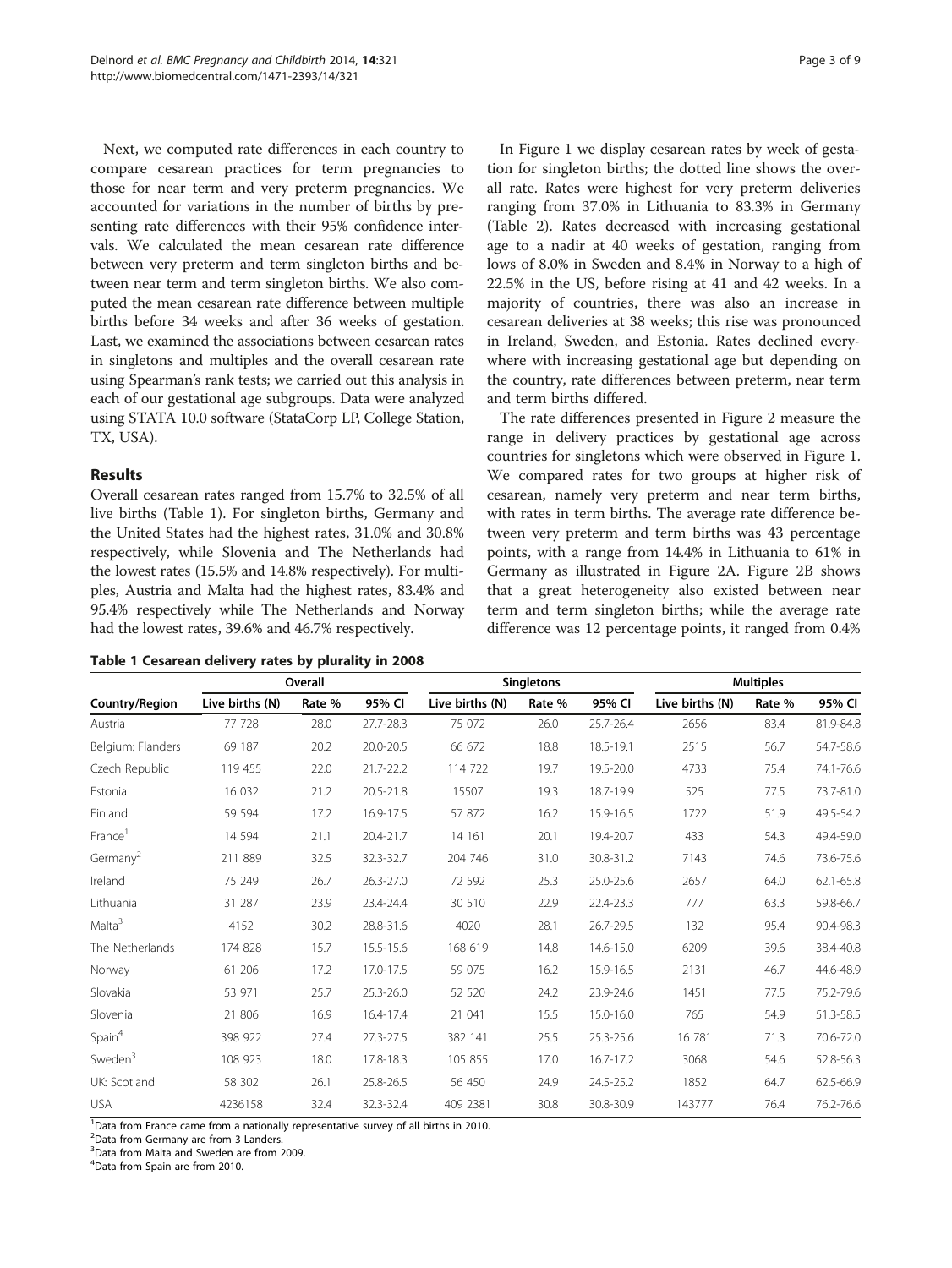<span id="page-3-0"></span>

in Lithuania to 25.2% in Austria. Some of the variability in early gestational ages also reflects random variation among countries with smaller number of births.

Data on multiple births in Table [2](#page-4-0) show rates of cesarean section by grouped weeks of gestation. In Finland, Germany, Norway, and Sweden, rates declined by gestational age whereas in others: Slovakia, UK, and The Netherlands, rates were more similar across all weeks of gestation. The average rate difference between babies born before 34 weeks and those born after 37 weeks was 7 percentage points and ranged from 0.2% in Slovakia to 23.0% in Germany.

Table [3](#page-6-0) displays the correlation between cesarean rates in singletons and multiples and the overall rate; we examined these associations in each of our gestational age categories. Across countries, the overall cesarean rate was very highly correlated with all other subgroup rates  $(r = 0.8, p = 0.0)$ , with the exception of very preterm singleton deliveries  $(r = 0.16, p = 0.52)$ . Singleton and multiple subgroup rates were moderately to highly correlated with each other. Notably in singleton births, rates in moderate preterm births were most correlated with rates in near term births, and rates in post-term pregnancies were most correlated with rates in term pregnancies. Cesarean rates for very preterm singletons were not correlated with any other subgroup rates.

#### **Discussion**

Our results reveal broad heterogeneity in use of cesarean delivery by week of gestation for both singleton and multiple births in Europe and the United States. Overall rates were correlated with most other sub-group rates, with the exception of very preterm births. Our analysis illustrates that there is consistency in levels of use of cesarean beyond 32 weeks GA, but there were distinct patterns in rate differences by gestational age groups across countries.

Variations in cesarean rates may result from differences in the distribution of population characteristics such as mothers' age, parity, body mass index or country of origin, [\[21](#page-7-0)-[23\]](#page-7-0) which we were unable to take into consideration in this study. Even so, studies that have analyzed underlying differences in women's risk profiles found that significant variations in cesarean use between countries or regions of a same country remained after risk adjustment [[24-26](#page-7-0)]. Our results support the conclusions of these studies as variations in cesareans for singleton births at 40 weeks of gestation – when mortality is lowest – were at least as wide in both absolute and relative terms as that for higher-risk groups such as twins or preterm births.

Variations in delivery practices have been hypothesized to reflect population-level differences in cultural values,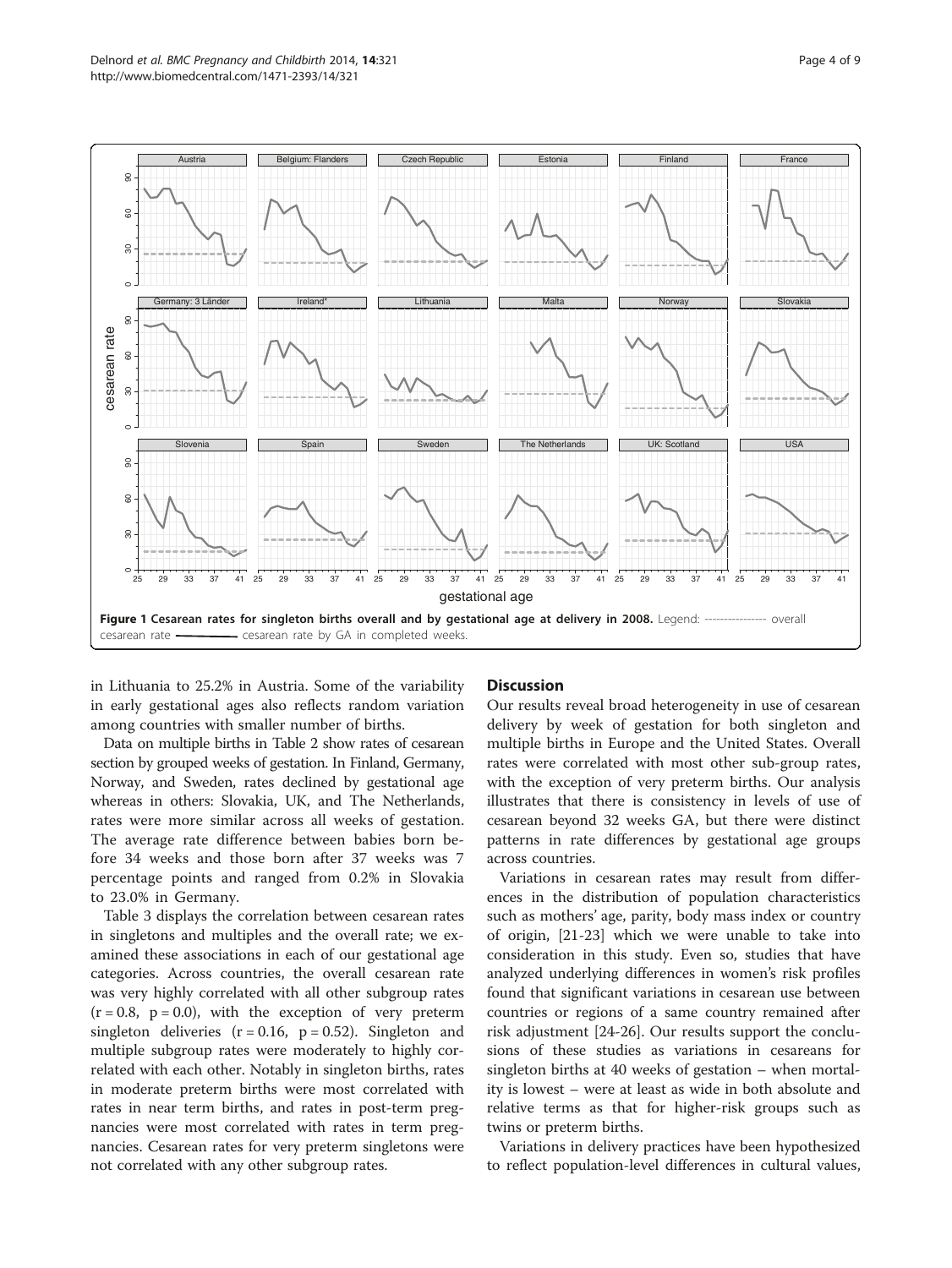|                                          |           | <b>Singletons</b> |           |           |               |            | <b>Multiples</b> |         |  |  |  |
|------------------------------------------|-----------|-------------------|-----------|-----------|---------------|------------|------------------|---------|--|--|--|
| Gestational age in completed weeks (wks) |           |                   |           |           |               |            |                  |         |  |  |  |
|                                          | 26-31 wks | 32-36 wks         | 37-38 wks | 39-41 wks | $\geq$ 42 wks | $<$ 34 wks | 34-36 wks        | ≥37 wks |  |  |  |
| Country/Region                           | $\%$      | $\%$              | $\%$      | $\%$      | $\%$          | $\%$       | $\%$             | $\%$    |  |  |  |
| Austria                                  | 75.5      | 44.7              | 42.6      | 17.4      | 30.3          | 89.8       | 84.5             | 76.0    |  |  |  |
| Belgium: Flanders                        | 64.6      | 31.2              | 29.0      | 13.6      | 18.1          | 61.0       | 57.5             | 53.9    |  |  |  |
| Czech Republic                           | 61.3      | 32.7              | 25.6      | 16.5      | 20.4          | 82.3       | 75.9             | 71.6    |  |  |  |
| Estonia                                  | 48.4      | 34.7              | 28.4      | 15.8      | 24.9          | 66.3       | 77.8             | 81.7    |  |  |  |
| Finland                                  | 68.6      | 31.2              | 20.6      | 13.7      | 21.9          | 67.4       | 48.5             | 48.2    |  |  |  |
| France <sup>1</sup>                      | 69.9      | 36.5              | 26.2      | 16.7      | 26.5          | 56.4       | 56.3             | 52.8    |  |  |  |
| Germany $^2$                             | 83.3      | 46.4              | 46.8      | 22.3      | 37.9          | 87.8       | 76.1             | 64.8    |  |  |  |
| Ireland                                  | 67.0      | 43.1              | 36.0      | 22.1      | 23.6          | 67.4       | 68.2             | 60.1    |  |  |  |
| Lithuania                                | 37.0      | 27.4              | 22.2      | 22.6      | 31.1          | 71.2       | 66.0             | 59.0    |  |  |  |
| Malta <sup>3</sup>                       | 61.3      | 52.0              | 43.5      | 18.9      | 37.0          | 85.7       | 92.3             | 100     |  |  |  |
| The Netherlands                          | 54.2      | 26.3              | 22.2      | 11.2      | 22.4          | 40.8       | 39.4             | 39.3    |  |  |  |
| Norway                                   | 70.0      | 34.6              | 26.3      | 11.5      | 18.9          | 59.0       | 47.5             | 42.3    |  |  |  |
| Slovakia                                 | 62.9      | 39.4              | 30.3      | 21.2      | 28.2          | 76.4       | 79.3             | 76.6    |  |  |  |
| Slovenia                                 | 47.0      | 25.9              | 19.3      | 13.5      | 16.7          | 56.0       | 58.0             | 50.9    |  |  |  |
| Spain <sup>4</sup>                       | 51.2      | 36.7              | 31.5      | 22.1      | 32.5          | 73.8       | 71.7             | 70.0    |  |  |  |
| Sweden <sup>3</sup>                      | 62.1      | 32.0              | 31.7      | 11.3      | 21.0          | 71.0       | 56.0             | 48.9    |  |  |  |
| UK: Scotland                             | 57.1      | 37.9              | 33.0      | 21.4      | 33.3          | 64.7       | 69.5             | 61.4    |  |  |  |
| <b>USA</b>                               | 59.8      | 39.2              | 33.7      | 28.0      | 29.3          | 81.0       | 76.8             | 73.1    |  |  |  |

<span id="page-4-0"></span>Table 2 Cesarean delivery rates by plurality and gestational age subgroups in 2008

<sup>1</sup>Data from France came from a nationally representative survey of all births in 2010.

<sup>2</sup>Data from Germany are from 3 Landers.

<sup>3</sup>Data from Malta and Sweden are from 2009.

4 Data from Spain are from 2010.

legal liability, specific perinatal health care characteristics and women's preferences [[14,25,27-29](#page-7-0)]. Countries' structural health factors including level of subsidy for cesarean, delivery settings, and resources may also influence cesarean rates [\[26,30-35](#page-7-0)]. The importance of common country-level factors is supported by the strong correlations we found between overall and sub-group rates. For instance, Nordic countries such as Finland, Sweden and Norway tended to have lower rates than other countries such as Germany, Austria, and the United States.

Among singletons, cesarean delivery rates mapped onto a general pattern which mirrors risks of adverse birth outcomes by gestational age. This pattern translates into a significant decline in cesarean rates with increasing gestational age until 40 weeks followed by a rise at 41 and 42 weeks. Additionally, in many countries, we observed an increase at 38 versus 37 weeks, most probably explained by a rise in elective cesarean delivery. In the event of a complicated pregnancy, near term extraction may be judged to confer less risk for the fetus than the benefits of a longer duration of gestation [\[36\]](#page-7-0). Interestingly, this rise occurred everywhere at 38 weeks and not at 37 weeks – although a birth at 37 weeks is not considered preterm – and not at 39 weeks, although many professional societies have issued recommendations advising against elective delivery before 39 weeks [[37](#page-7-0)].

Our results show that reporting cesarean rates by gestational age and multiplicity provides useful additional information for countries seeking to understand and compare cesarean practices. For example, whereas cesarean rates were generally low in Sweden and Finland, very preterm rates were high. On the other hand, the United States displayed the highest overall cesarean rate but very preterm rates were lower than in many other countries. In general, there was no correlation between rates at term and at very preterm gestations, suggesting that interpretation of research on the benefits of cesarean for very preterm delivery may be independent from general attitudes towards cesarean. In fact, the benefits of cesarean delivery for very preterm babies in the absence of other obstetric indications are debated [\[19,38\]](#page-7-0). Moreover, different ethical decisions related to active treatment for extremely preterm births might enhance heterogeneity between countries in obstetricians' decisions to choose cesarean delivery [\[39,40](#page-8-0)].

Similarly, there were differences in delivery practices for multiples. Thus, for instance, two countries with low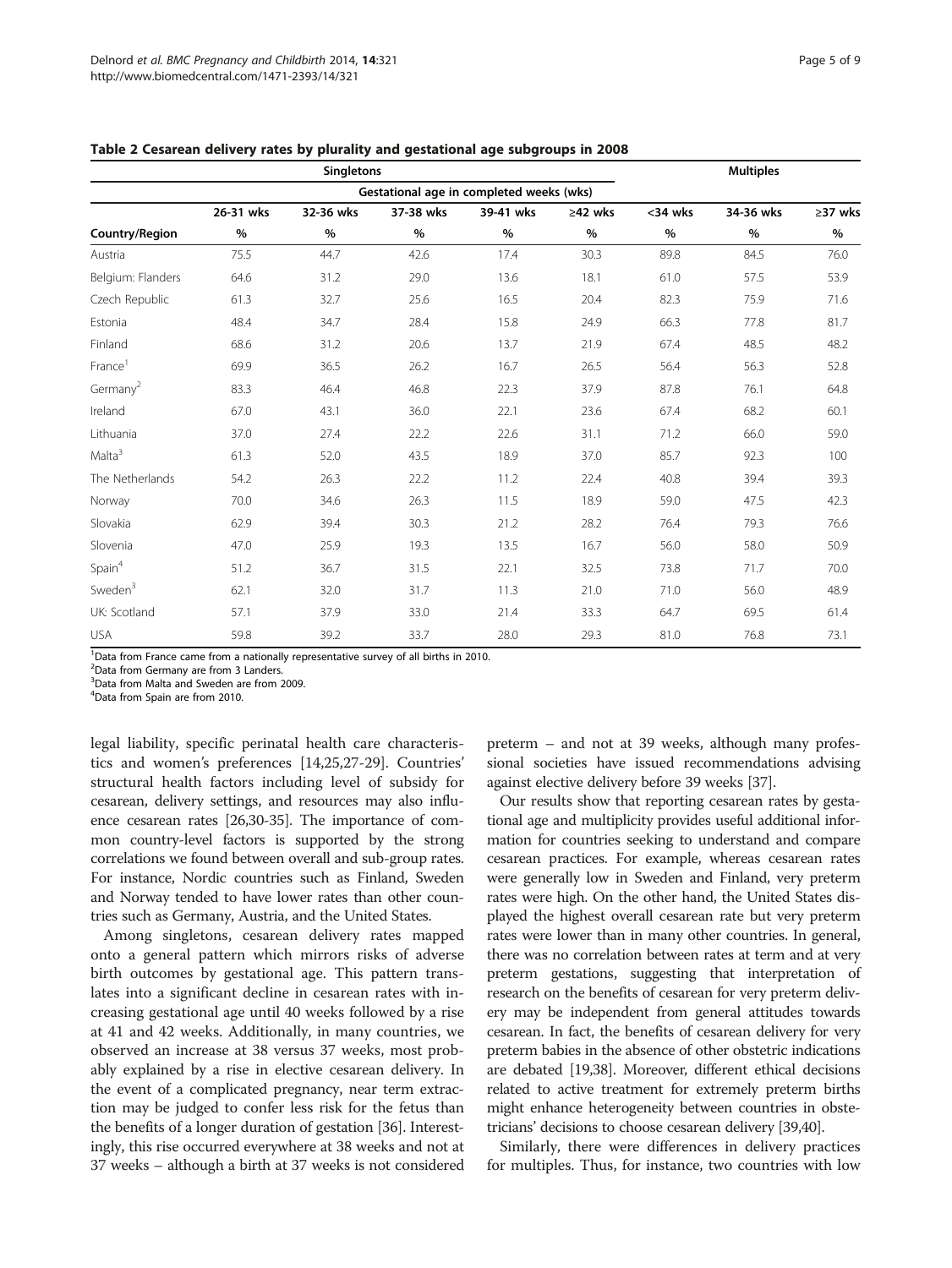<span id="page-5-0"></span>

overall cesarean rates, The Netherlands and Sweden, had very different rates for multiples. In addition, whereas Austria, Estonia and The Netherlands displayed similar cesarean rates for multiples throughout all weeks of gestation, Finland, Sweden and Norway had declining rates with increasing gestational age. The use of systematic cesarean sections for preterm and term twin births is also an area where scientific evidence has been largely debated [\[41](#page-8-0)]. In a 2013 randomized control trial, researchers showed that planned cesarean delivery did not increase or decrease the occurrence of adverse birth outcomes compared to vaginal delivery for twin pregnancies [\[42\]](#page-8-0).

Stratified data by gestational age and multiplicity can be used to refine policies aiming to reduce unnecessary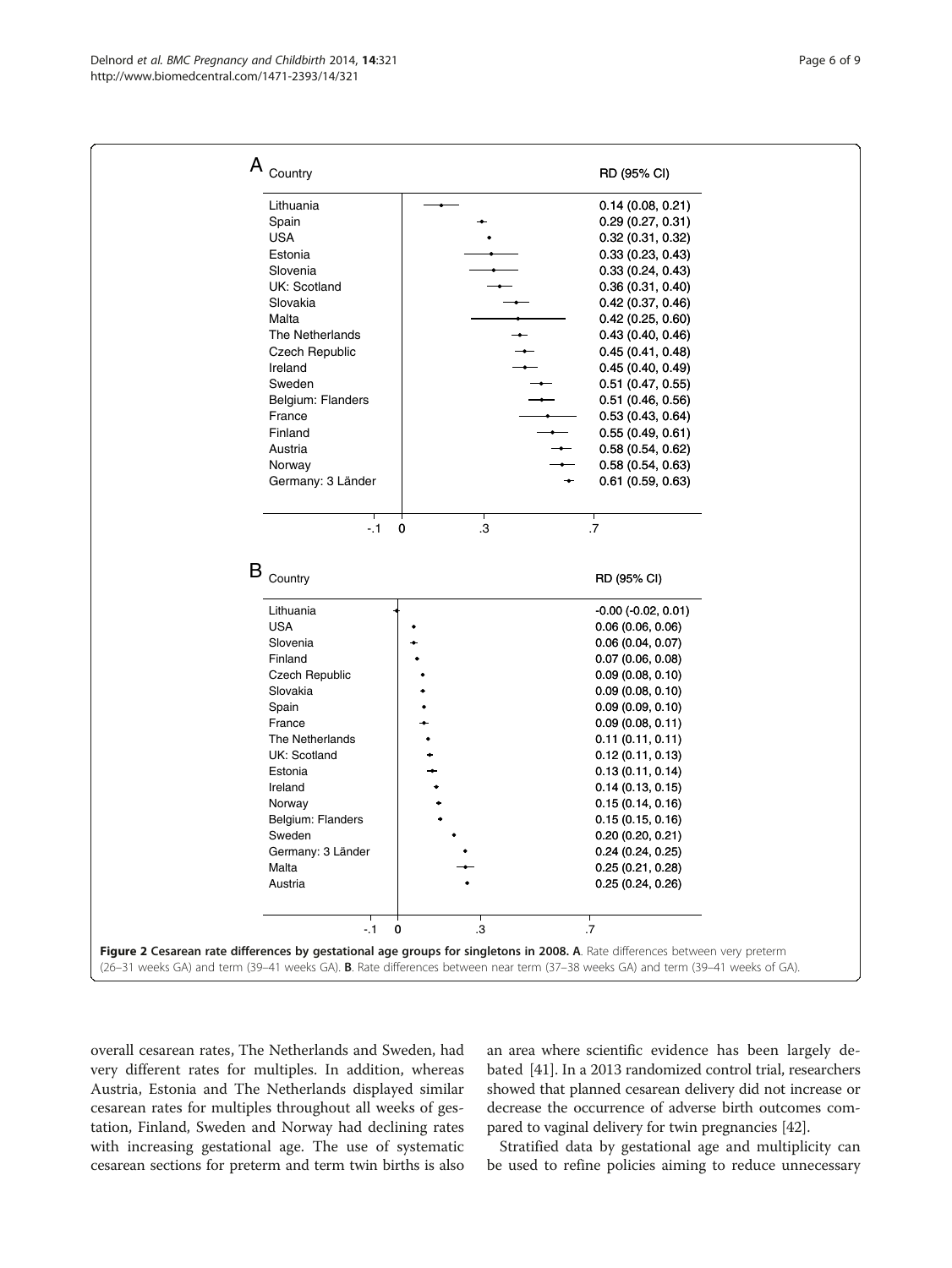| <b>Subgroups</b> | Overall       |           |           | <b>Multiples</b> |           |               |            |           |               |
|------------------|---------------|-----------|-----------|------------------|-----------|---------------|------------|-----------|---------------|
|                  | $\geq$ 22 wks | 26-31 wks | 32-36 wks | 37-38 wks        | 39-41 wks | $\geq$ 42 wks | $<$ 34 wks | 34-36 wks | $\geq$ 37 wks |
| Singletons       |               |           |           |                  |           |               |            |           |               |
| 26-31 GA         | 0.16          |           |           |                  |           |               |            |           |               |
| 32-36 GA         | $0.86*$       | 0.45      |           |                  |           |               |            |           |               |
| 37-38 GA         | $0.83*$       | 0.39      | $0.89*$   |                  |           |               |            |           |               |
| 39-41 GA         | $0.86*$       | $-0.05$   | $0.60*$   | $0.51*$          | 1         |               |            |           |               |
| $\geq$ 42 GA     | $0.81*$       | $-0.00$   | $0.70*$   | $0.63*$          | $0.76*$   |               |            |           |               |
| Multiples        |               |           |           |                  |           |               |            |           |               |
| $<$ 34 GA        | $0.80*$       | 0.24      | $0.67*$   | $0.64*$          | $0.59*$   | $0.58*$       |            |           |               |
| 34-36 GA         | $0.80*$       | $-0.03$   | $0.73*$   | $0.62*$          | $0.59*$   | $0.60*$       | $0.76*$    |           |               |
| $\geq$ 37 GA     | $0.77*$       | $-0.10$   | $0.70*$   | $0.57*$          | $0.58*$   | $0.57*$       | $0.71*$    | $0.98*$   |               |

<span id="page-6-0"></span>

| Table 3 Spearman correlation coefficients for cesarean rates by plurality and gestational age subgroups in 2008 |  |  |  |  |
|-----------------------------------------------------------------------------------------------------------------|--|--|--|--|
|-----------------------------------------------------------------------------------------------------------------|--|--|--|--|

Notes: Asterisks indicate p < 0.05. Gestational age (GA) in completed weeks (wks).

cesareans, or to evaluate uptake of national or state policies targeting certain risk groups. In the United States, for example, financial quality incentives have been implemented to discourage elective delivery before 39 weeks in hospitals and Medicaid coverage for near term elective deliveries has been phased out in states like New York, South Carolina and New Mexico [[43\]](#page-8-0). Moreover, presenting cesarean rates by subgroups can be useful to assess changes in practices resulting from the publication of new studies and trials on best mode of delivery.

Our study compared cesarean delivery rates by risk groups using data from routine population-based registers in 18 countries and very few data items were missing for variables included in our analyses. The use of subgroup data from routine population registers represents a strength over other international studies based on overall cesarean rates only or institution-level data. We asked for data on gestational age in completed weeks based on the best clinical estimate, but did not have further information on how this estimate was derived. Although mode of onset and previous mode of delivery may also contribute to overall cesarean patterns, these data were unavailable. Our study covered only one year and thus our estimates are less precise in smaller European countries, especially at the extremes of the gestational age distribution.

#### Conclusions

The presentation of cesarean rates by gestational age in cross-national comparisons is feasible and these data were readily available in a large number of countries. Overall cesarean rates provide a valuable summary measure of practice given the strong correlations between subgroups, with the exception of very preterm births. However, cesarean data presented by gestational age and multiplicity could make it possible to design more targeted cesarean

reduction policies, and to assess changes in practice for subgroups at higher risk of cesarean delivery namely preterm, near term deliveries and multiple births.

#### Abbreviations

GA: Gestational age; Wks: Weeks.

#### Competing interests

The authors declare that they have no competing interests.

#### Authors' contributions

MD, JZ, and BB conceived the study, MD and ND carried out statistical analysis, KK, FB, ADM, MG, KS, NL, JN, PV, LS, and JC contributed to the interpretation of the results and revised successive versions of the article. Members of the Euro-Peristat preterm birth group were responsible for the provision, accuracy, and interpretation of data in their country: they commented on initial and final versions of the article. All authors approved the final article.

#### Acknowledgements

Data for this study were provided by the Euro-Peristat Preterm Study Group: Gerald Haidinger (Austria), Evelyne Martens (Flanders), Peter Velebil (Czech Republic), Luule Sakkeus (Estonia), Mika Gissler (Finland), Béatrice Blondel (France), Nicholas Lack, Björn Misselwitz, Paul Wenzlaff (Germany), Sheelagh Bonham (Ireland), Jone Jaselioniene (Lithuania), Miriam Gatt (Malta), Ashna Mohangoo, Jan Nijhuis (The Netherlands), Kari Klungsøyr (Norway), Katarzyna Szamotulska (Poland), Henrique Barros (Portugal), Ziva Novak (Slovenia), Francisco Bolumar (Spain), Karin Gottvall (Sweden), James Chalmers (UK, Scotland). This analysis was partially funded by a grant to the Euro-Peristat project from the European Commission (2010 13 01). The funding agency was not involved in the study.

This study used aggregated national indicators, ethical approval was not required.

#### Author details

<sup>1</sup>INSERM UMR1153, Obstetrical, Perinatal and Pediatric Epidemiology Research Team, Research Center for Epidemiology and Biostatistics Sorbonne Paris Cité (CRESS), DHU Risks in pregnancy, Paris Descartes University, Port Royal Maternity Unit, 53 Avenue de l'Observatoire, 75014 Paris, France. <sup>2</sup> Department of Global Health and Primary Health Care, University of Bergen Bergen, Norway. <sup>3</sup>Medical Birth Registry of Norway, Norwegian Institute of Public Health, Bergen, Norway. <sup>4</sup>Department of Public Health Sciences University of Alcalá, Madrid, Spain. <sup>5</sup>Department Child Health, TNC Netherlands Organization for Applied Scientific Research, Leiden, The Netherlands. <sup>6</sup>Department of Information, THL National Institute for Health and Welfare, Helsinki, Finland. <sup>7</sup>NHV Nordic School of Public Health Gothenburg, Sweden. <sup>8</sup>Department of Epidemiology, National Research Institute of Mother and Child, Warsaw, Poland. <sup>9</sup> BAQ, Bavarian Institute for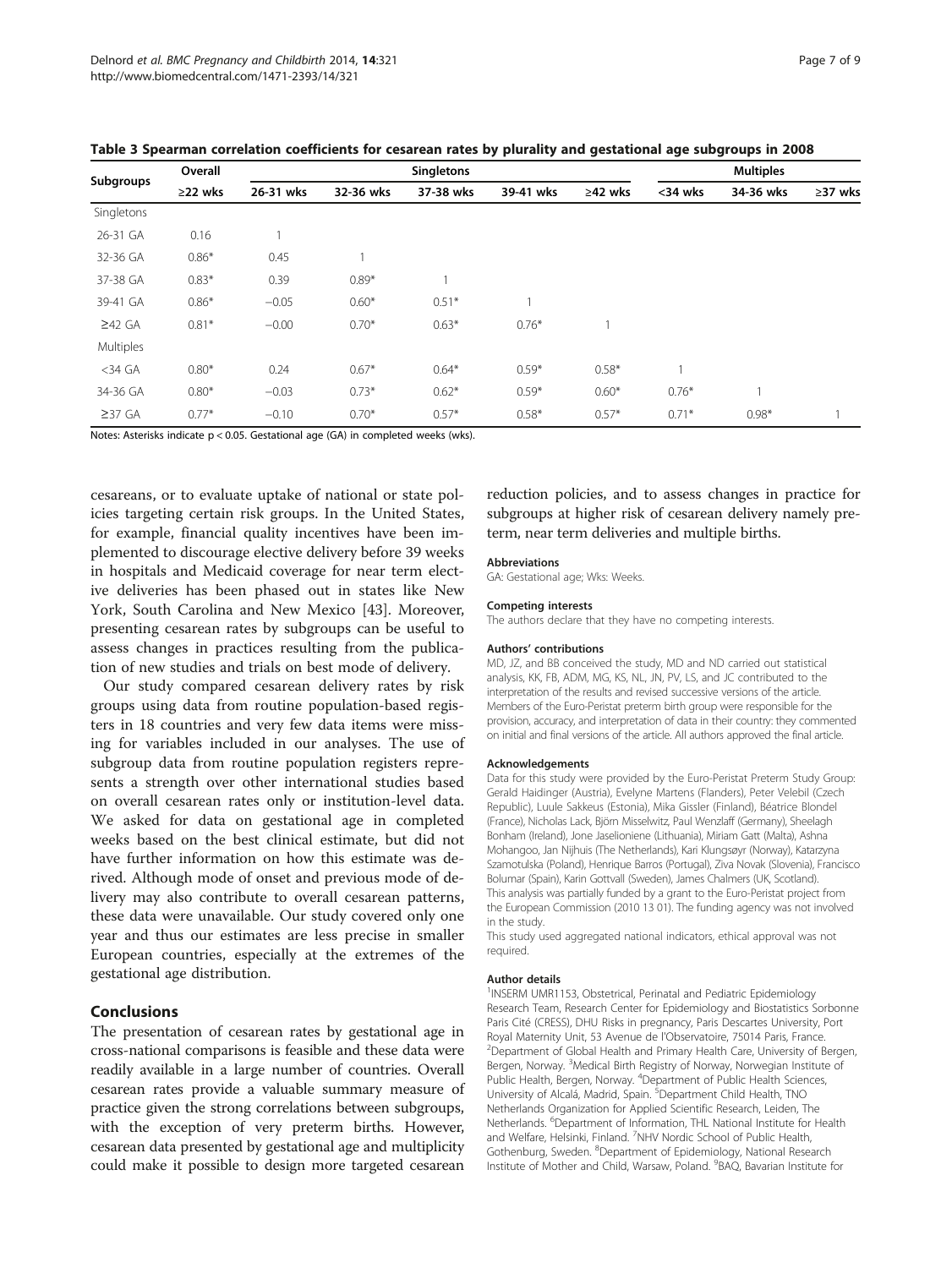<span id="page-7-0"></span>Quality Assurance, Department of Methods and Perinatology, Munich, Germany. <sup>10</sup>Department of Obstetrics and Gynaecology, MUMC, Grow school for oncology and developmental biology, Maastricht, The Netherlands. <sup>11</sup>Institute for the Care of Mother and Child, Prague, Czech Republic. <sup>12</sup>Estonian Institute for Population Studies, Tallinn University, Tallinn, Estonia. <sup>13</sup>Information Services Division, NHS National Services Scotland, Edinburgh, UK.

#### Received: 7 May 2014 Accepted: 4 September 2014 Published: 13 September 2014

#### References

- 1. Euro-Peristat project with SCPE and Eurocat: European Perinatal Health Report: the health of pregnant women and babies in Europe in 2010. 2013, Available from [www.europeristat.com](http://www.europeristat.com).
- Declercq E, Young R, Cabral H, Ecker J: Is a rising cesarean delivery rate inevitable? Trends in industrialized countries, 1987 to 2007. Birth 2011, 38(2):99–104.
- 3. Villar J, Carroli G, Zavaleta N, Donner A, Wojdyla D, Faundes A, Velazco A, Bataglia V, Langer A, Narvaez A, Valladares E, Shah A, Campodonico L, Romero M, Reynoso S, de Padua KS, Giordano D, Kublickas M, Acosta A: Maternal and neonatal individual risks and benefits associated with caesarean delivery: multicentre prospective study. BMJ 2007, 335(7628):1025.
- Spong CY, Berghella V, Wenstrom KD, Mercer BM, Saade GR: Preventing the first cesarean delivery: summary of a joint Eunice Kennedy Shriver National Institute of Child Health and Human Development, Society for Maternal-Fetal Medicine, and American College of Obstetricians and Gynecologists Workshop. Obstet Gynecol 2012, 120(5):1181–1193.
- 5. Betran AP, Merialdi M, Lauer JA, Bing-Shun W, Thomas J, Van Look P, Wagner M: Rates of caesarean section: analysis of global, regional and national estimates. Paediatr Perinat Epidemiol 2007, 21(2):98–113.
- 6. Deneux-Tharaux C, Carmona E, Bouvier-Colle MH, Breart G: Postpartum maternal mortality and cesarean delivery. Obstet Gynecol 2006, 108(3 Pt 1):541–548.
- 7. O'Neill SM, Kearney PM, Kenny LC, Khashan AS, Henriksen TB, Lutomski JE, Greene RA: Caesarean delivery and subsequent stillbirth or miscarriage: systematic review and meta-analysis. PLoS One 2013, 8(1):e54588.
- Jackson S, Fleege L, Fridman M, Gregory K, Zelop C, Olsen J: Morbidity following primary cesarean delivery in the Danish National Birth Cohort. Am J Obstet Gynecol 2012, 206(2):e131–e135. 139.
- MacDorman MF, Declercq E, Menacker F, Malloy MH: Neonatal mortality for primary cesarean and vaginal births to low-risk women: application of an "intention-to-treat" model. Birth 2008, 35(1):3–8.
- 10. Thavagnanam S, Fleming J, Bromley A, Shields MD, Cardwell CR: A meta-analysis of the association between Caesarean section and childhood asthma. Clin Exp Allergy 2008, 38(4):629–633.
- 11. Cardwell CR, Stene LC, Joner G, Cinek O, Svensson J, Goldacre MJ, Parslow RC, Pozzilli P, Brigis G, Stoyanov D, Urbonaite B, Sipetic S, Schober E, Ionescu-Tirgoviste C, Devoti G, de Beaufort CE, Buschard K, Patterson CC: Caesarean section is associated with an increased risk of childhood-onset type 1 diabetes mellitus: a meta-analysis of observational studies. Diabetologia 2008, 51(5):726–735.
- 12. NICE: National Institute for Health and Clinical Excellence (NICE). Caesarean section. London (UK): National Institute for Health and Clinical Excellence (NICE); 2011 Nov. 57 p. (Clinical guideline; no. 132). 2011. [https://www.nice.org.uk/Guidance/CG132.](https://www.nice.org.uk/Guidance/CG132)
- 13. Althabe F, Sosa C, Belizan JM, Gibbons L, Jacquerioz F, Bergel E: Cesarean section rates and maternal and neonatal mortality in low-, medium-, and high-income countries: an ecological study. Birth 2006, 33(4):270–277.
- 14. Katikireddi SV, Gorman DR, Leyland AH: A comparison of trends in caesarean section rates in former communist (transition) countries and other European countries. Eur J Public Health 2013, 23(3):381–383.
- 15. Brennan DJ, Robson MS, Murphy M, O'Herlihy C: Comparative analysis of international cesarean delivery rates using 10-group classification identifies significant variation in spontaneous labor. Am J Obstet Gynecol 2009, 201(3):e301–e308. 308.
- 16. Zeitlin J, Szamotulska K, Drewniak N, Mohangoo AD, Chalmers J, Sakkeus L, Irgens L, Gatt M, Gissler M, Blondel B: Preterm birth time trends in Europe: a study of 19 countries. BJOG 2013, 120(11):1356–1365.
- 17. Callaghan WM, Dietz PM: Differences in birth weight for gestational age distributions according to the measures used to assign gestational age. Am J Epidemiol 2010, 171(7):826–836.
- 18. Mohangoo AD, Buitendijk SE, Szamotulska K, Chalmers J, Irgens LM, Bolumar F, Nijhuis JG, Zeitlin J: Gestational age patterns of fetal and neonatal mortality in Europe: results from the Euro-Peristat project. PLoS One 2011, 6(11):e24727.
- 19. Kollee LA, Cuttini M, Delmas D, Papiernik E, den Ouden AL, Agostino R, Boerch K, Breart G, Chabernaud JL, Draper ES, Gortner L, Kunzel W, Maier RF, Mazela J, Milligan D, Van Reempts P, Weber T, Zeitlin J: Obstetric interventions for babies born before 28 weeks of gestation in Europe: results of the MOSAIC study. BJOG 2009, 116(11):1481–1491.
- 20. Blondel B, Macfarlane A, Gissler M, Breart G, Zeitlin J: Preterm birth and multiple pregnancy in European countries participating in the PERISTAT project. BJOG 2006, 113(5):528–535.
- 21. Rio I, Castello A, Barona C, Jane M, Mas R, Rebagliato M, Bosch S, Martinez E, Bolumar F: Caesarean section rates in immigrant and native women in Spain: the importance of geographical origin and type of hospital for delivery. Eur J Public Health 2010, 20(5):524–529.
- 22. Poobalan AS, Aucott LS, Gurung T, Smith WC, Bhattacharya S: Obesity as an independent risk factor for elective and emergency caesarean delivery in nulliparous women–systematic review and meta-analysis of cohort studies. Obes Rev 2009, 10(1):28–35.
- 23. Parrish KM, Holt VL, Easterling TR, Connell FA, LoGerfo JP: Effect of changes in maternal age, parity, and birth weight distribution on primary cesarean delivery rates. JAMA 1994, 271(6):443–447.
- 24. Luthy DA, Malmgren JA, Zingheim RW, Leininger CJ: Physician contribution to a cesarean delivery risk model. Am J Obstet Gynecol 2003, 188(6):1579–1585. discussion 1585–1577.
- 25. Baicker K, Buckles KS, Chandra A: Geographic variation in the appropriate use of cesarean delivery. Health Aff (Millwood) 2006, 25(5):w355–w367.
- 26. Zeitlin J, Di Lallo D, Blondel B, Weber T, Schmidt S, Kunzel W, Kollee L, Papiernik E: Variability in caesarean section rates for very preterm births at 28–31 weeks of gestation in 10 European regions: results of the MOSAIC project. Eur J Obstet Gynecol Reprod Biol 2010, 149(2):147–152.
- 27. Habiba M, Kaminski M, Da Fre M, Marsal K, Bleker O, Librero J, Grandjean H, Gratia P, Guaschino S, Heyl W, Taylor D, Cuttini M: Caesarean section on request: a comparison of obstetricians' attitudes in eight European countries. BJOG 2006, 113(6):647–656.
- 28. McPherson K, Gon G, Scott M: International variations in a selected number of surgical procedures. OECD Health Working Papers 2013, 61:15–19. OECD Publishing.
- 29. ACOG committee opinion no. 559: Cesarean delivery on maternal request. Obstet Gynecol 2013, 121(4):904–907.
- 30. Stafford RS: The impact of nonclinical factors on repeat cesarean section. JAMA 1991, 265(1):59–63.
- 31. Coonrod DV, Drachman D, Hobson P, Manriquez M: Nulliparous term singleton vertex cesarean delivery rates: institutional and individual level predictors. Am J Obstet Gynecol 2008, 198(6):694. e691-611; discussion 694 e611.
- 32. Blondel B, Papiernik E, Delmas D, Kunzel W, Weber T, Maier RF, Kollee L, Zeitlin J: Organisation of obstetric services for very preterm births in Europe: results from the MOSAIC project. BJOG 2009, 116(10):1364–1372.
- 33. Coulm B, Le Ray C, Lelong N, Drewniak N, Zeitlin J, Blondel B: Obstetric interventions for low-risk pregnant women in France: do maternity unit characteristics make a difference? Birth 2012, 39(3):183–191.
- 34. Roberts CL, Algert CS, Ford JB, Todd AL, Morris JM: Pathways to a rising caesarean section rate: a population-based cohort study. BMJ Open 2012, 2(5):e001725. doi:10.1136/bmjopen-2012-00172.
- 35. Reime B, Klein MC, Kelly A, Duxbury N, Saxell L, Liston R, Prompers FJ, Entjes RS, Wong V: Do maternity care provider groups have different attitudes towards birth? BJOG 2004, 111(12):1388–1393.
- 36. Alfirevic Z, Milan SJ, Livio S: Caesarean section versus vaginal delivery for preterm birth in singletons. Cochrane Database Syst Rev 2012, 6, CD000078.
- 37. Salim R, Shalev E: Health implications resulting from the timing of elective cesarean delivery. Reprod Biol Endocrinol 2010, 8:68.
- 38. Hogberg U, Holmgren PA: Infant mortality of very preterm infants by mode of delivery, institutional policies and maternal diagnosis. Acta Obstet Gynecol Scand 2007, 86(6):693–700.